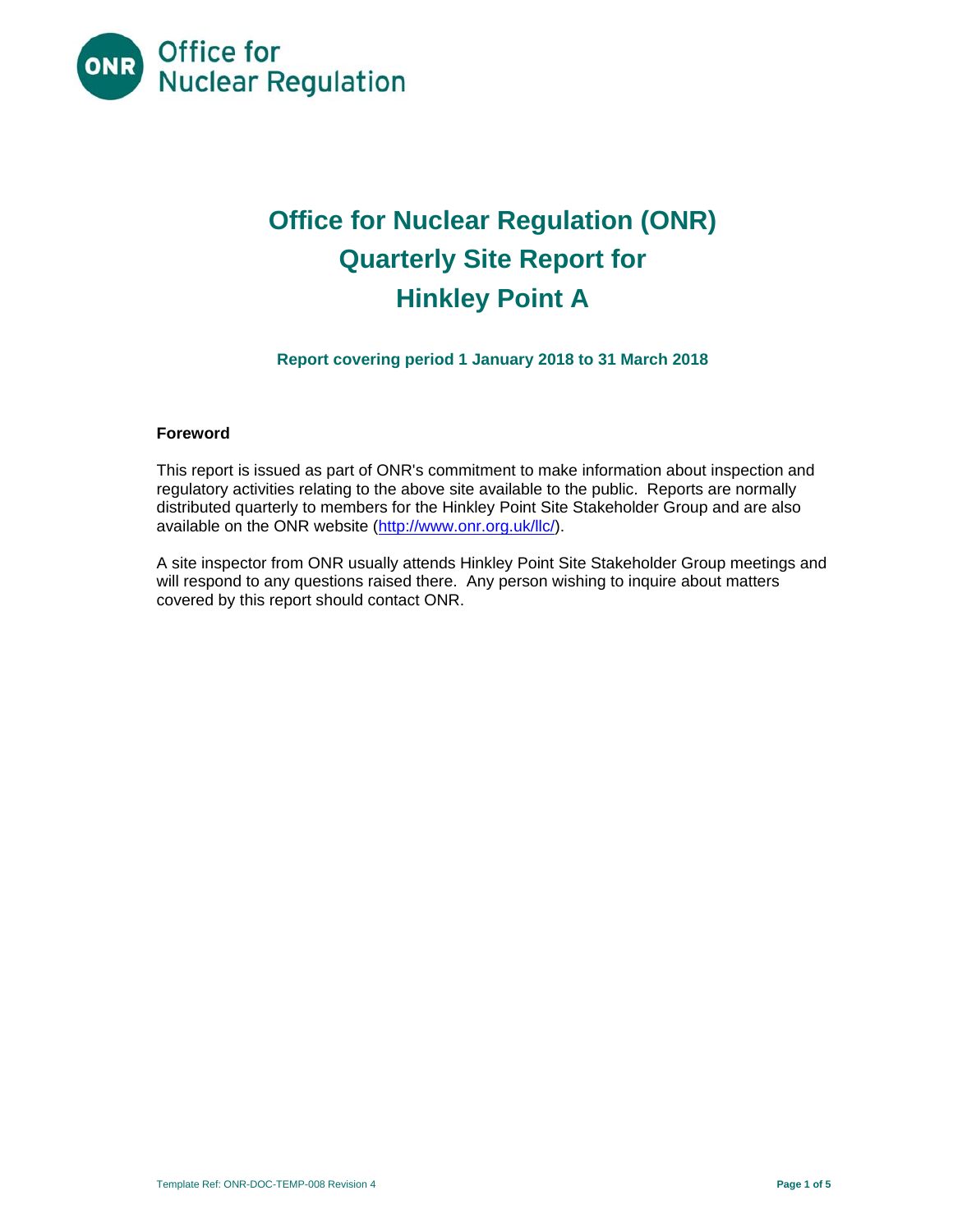# **TABLE OF CONTENTS**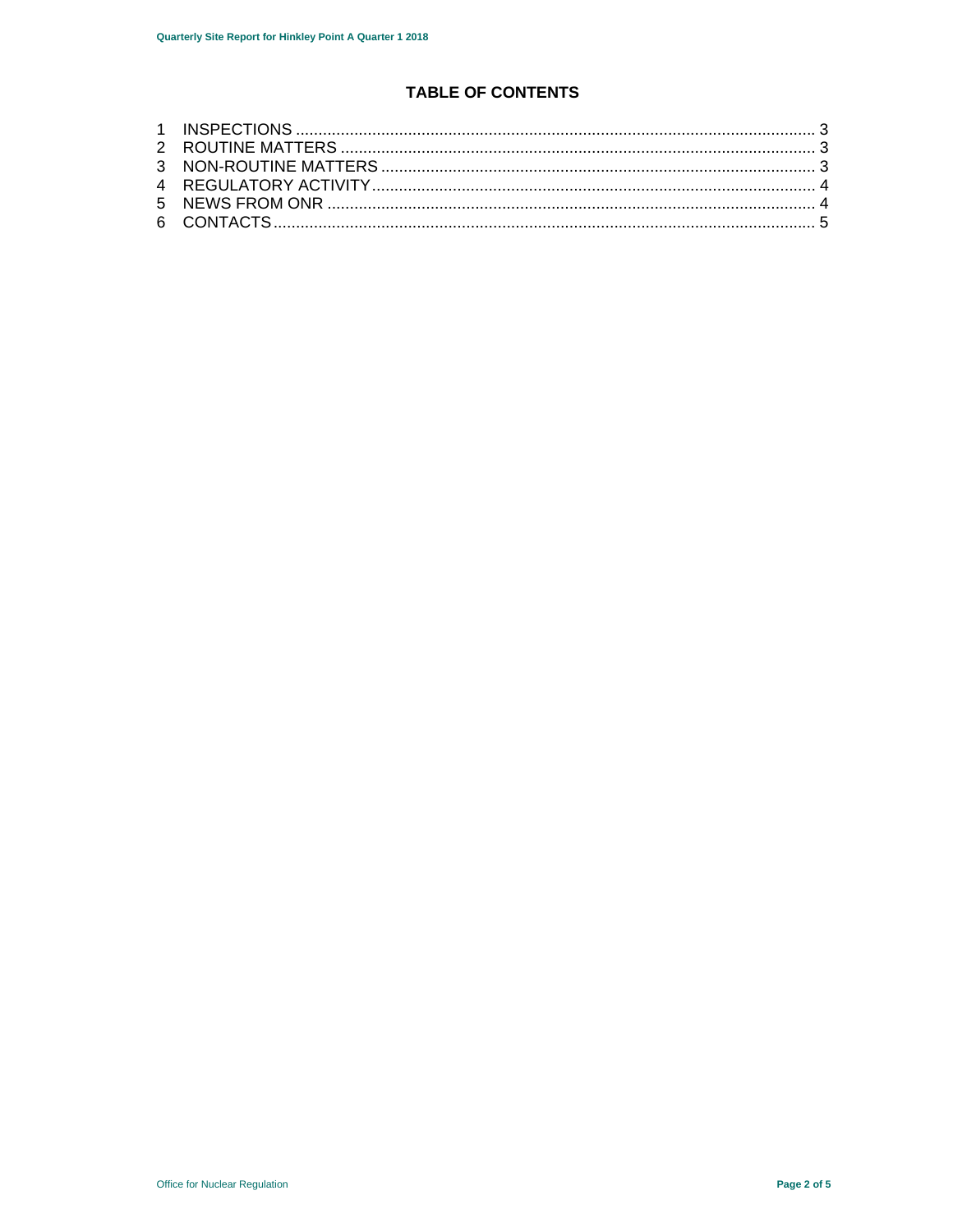#### **1 INSPECTIONS**

#### **1.1 Dates of inspection**

ONR's site inspector undertook inspections on the following dates during the quarter:

**19-22 February 2018** 

## **2 ROUTINE MATTERS**

#### **2.1 Inspections**

Inspections are undertaken as part of the process for monitoring compliance with:

- The conditions attached by ONR to the nuclear site licence granted under the Nuclear Installations Act 1965 (NIA65) (as amended);
- The Energy Act 2013;
- The Health and Safety at Work Act 1974 (HSWA74); and
- Regulations made under HSWA74, for example the Ionising Radiations Regulations 1999 (IRR99) and the Management of Health and Safety at Work Regulations 1999 (MHSWR99).

The inspections entail monitoring licensee's actions on the site in relation to incidents, operations, maintenance, projects, modifications, safety case changes and any other matters that may affect safety. The licensee is required to make and implement adequate arrangements under the conditions attached to the licence in order to ensure legal compliance. Inspections seek to judge both the adequacy of these arrangements and their implementation.

In this period, routine inspections of Hinkley Point A covered the following Licence Conditions (LC) compliance inspections:

- LC 22 *Modification or Experiment on Existing Plant*
- LC 32 Accumulation of Radioactive Waste
- LC 34 Leakage and Escape of Radioactive Material and Radioactive Waste
- LC 35 *Decommissioning*

In general, ONR judged the arrangements made and implemented by the site in response to safety requirements to be adequate in the areas inspected. Where necessary, ONR will take formal regulatory enforcement action to ensure that appropriate remedial measures are implemented to reasonably practicable timescales.

#### **2.2 Other work**

The site inspector met with the Site's Safety Representatives.

## **3 NON-ROUTINE MATTERS**

Licensees are required to have arrangements to respond to non-routine matters and events. ONR inspectors judge the adequacy of the licensee's response, including actions taken to implement any necessary improvements.

There were no matters of significance to report during this period.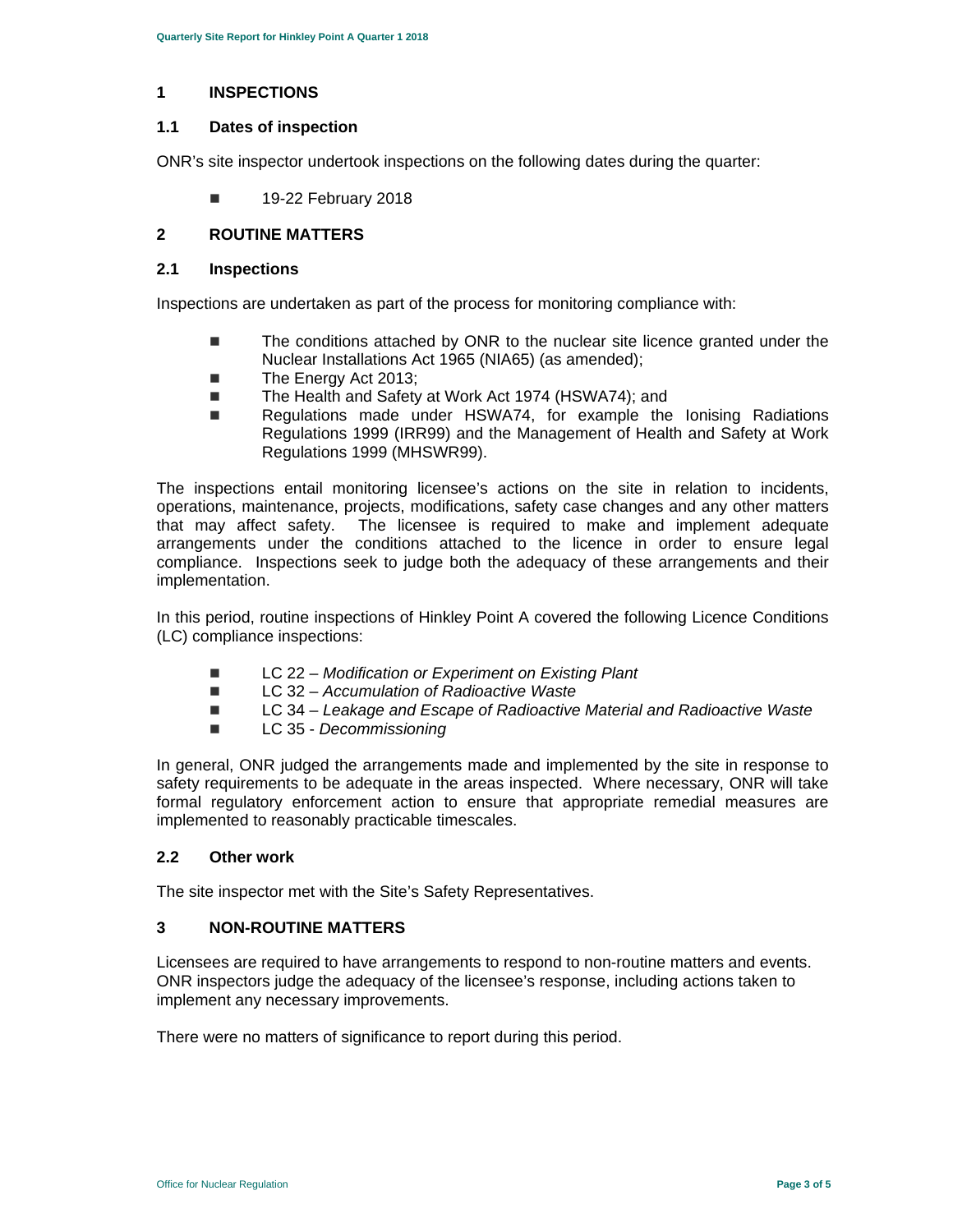# **4 REGULATORY ACTIVITY**

ONR may issue formal documents to ensure compliance with regulatory requirements. Under nuclear site licence conditions, ONR issues regulatory documents, which either permit an activity or require some form of action to be taken; these are usually collectively termed 'Licence Instruments' (LIs), but can take other forms. In addition, inspectors may issue Enforcement Notices to secure improvements to safety.

On 12 December 2017, Hinkley Point A site's Closure Director wrote to ONR requesting the Approval of an amendment to the approved accident and emergency arrangements arising from a reduction of staffing during silent hours to reflect the reduction in risk when no work is being undertaken. ONR is considering this request and will respond accordingly.

No enforcement notices or Lis were issued during this period.

## **5 NEWS FROM ONR**

For the latest news and updates from ONR visit the website and sign up for our ebulletin (http://www.onr.org.uk/ebulletin/index.htm).

In January 2018, ONR received the results of its first external stakeholder survey which was undertaken by YouGov on behalf of ONR. A broad range of stakeholders were invited to participate in an online survey, with 351 responses received. In addition to the online survey, a number of in depth interviews were also completed with stakeholders. While overall the results demonstrate ONR is seen as a high performing organisation with good levels of stakeholder confidence, there are areas where improvements can be made and we will be working with our divisions on those in the coming months. Further details about the survey results can be found in our March 2018 newsletter which is available on ONR's website.

In February 2018, ONR held its first webinar following the publication of the 'Guide to enabling regulation in practice.' Chief Nuclear Inspector, Mark Foy and Deputy Chief Inspector, Mike Finnerty, were on hand to answer questions about the guide which has been designed to illustrate working examples of enabling regulation in practice. This is a new channel of communication for ONR and we'll be holding further webinars on different topics over the coming months. If you would like to join future webinars then please get in touch with the ONR Communications team via contact@onr.gov.uk

In March 2018, ONR held the first of two meetings this year with representatives from across the NGO community. Held in Birmingham, the meeting was attended by 15 NGO representatives from 11 different organisations. Topics discussed included: Domestic Safeguards pending the withdrawal of the UK from Euratom; Emergency Planning Arrangements; and the ONR Stakeholder Survey results. The next meeting is scheduled to take place in October 2018. We are keen to increase the number of people engaging with ONR on nuclear safety and security issues and would like to invite members of SSGs, and LCCs to join our engagement programme. For more details please get in touch via contact@onr.gov.uk